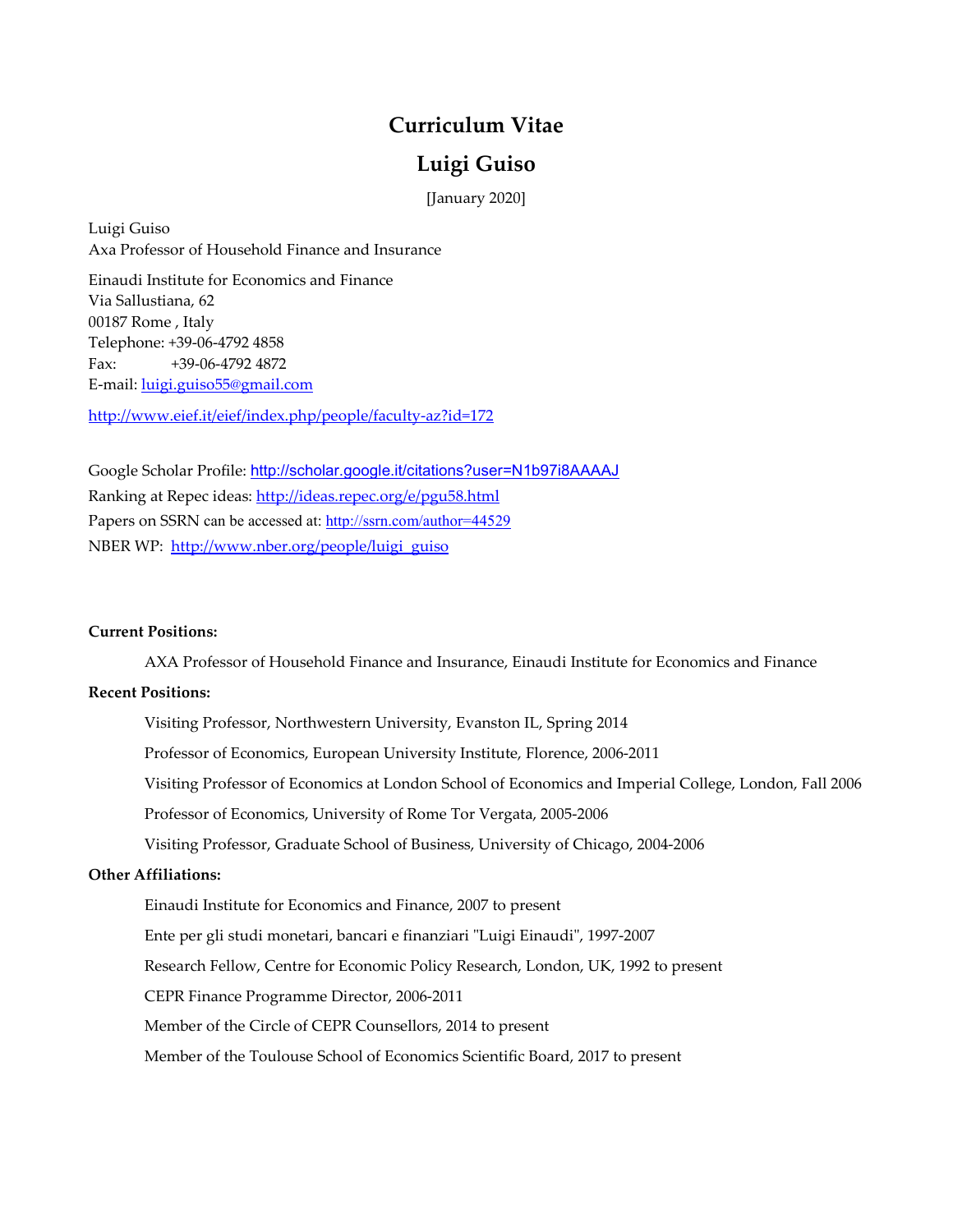#### **Education:**

Mphil in Economics, University of Essex, 1982

Msc in Economics, London School of Economics, 1980

Bachelor in Political Science (laurea), Università di Sassari, 1978

#### **Honors and Awards:**

2018 Hicks - Tinbergen Medal for the best paper in the JEEA ("Long-Term Persistence", with Paola Sapienza and Luigi Zingales)

Spangler-IQAM Prize for the best investment paper in the Review of Finance 2015

Listed in the "World's most influential scientific minds" from Clarivate Analytics in 2014, 2016, 2018

American Finance Association, 2009 Smith Breeden Prize award for the paper "Trusting the Stock Market", with Paola Sapienza and Luigi Zingales

Robert A. Mundell Distinguished Address at the 2009 meeting of the Atlantic Economic Society

Marshall Lecture: "Social Capital as Culture", 2007 European Economic Association, Budapest

Winner of the 2005 Award of the Fondation Banque de France for Financial, Monetary and Banking Research, for the project "The Cost of Banking Regulation", with Paola Sapienza and Luigi Zingales

Winner of the 2002 World Financial Association "Nasdaq Award" for the best paper on capital formation: "The Real Effects of Local Financial Development", with Paola Sapienza and Luigi Zingales

Nominated for the Brattle Prize awarded by the *Journal of Finance* to the best papers published in year 2000, for the paper "Multiple versus Single Banking Relationships", with Enrica Detragiache and Paolo Garella

Nominated for the 1994 Hicks - Tinbergen Medal for the paper "Intergenerational Transfers and Capital Market Imperfections: Evidence from a Cross Section of Italian Households", with Tullio Jappelli, *European Economic Review*, 1991, 35(1)

### **Current Lines of Research:**

Household finance

Housesold savings decisions and related issues

Corporate investment decisions under uncertainty

Managerial styles and managerial careers

Drivers of entreprenership

Financial intermediaries and the structure of bank-firm ties

Banking structure and regulation

Social capital, social norms and the effects on firms and households decisions

Culture and economics

Corporate values

Political economy, culture, bureacracy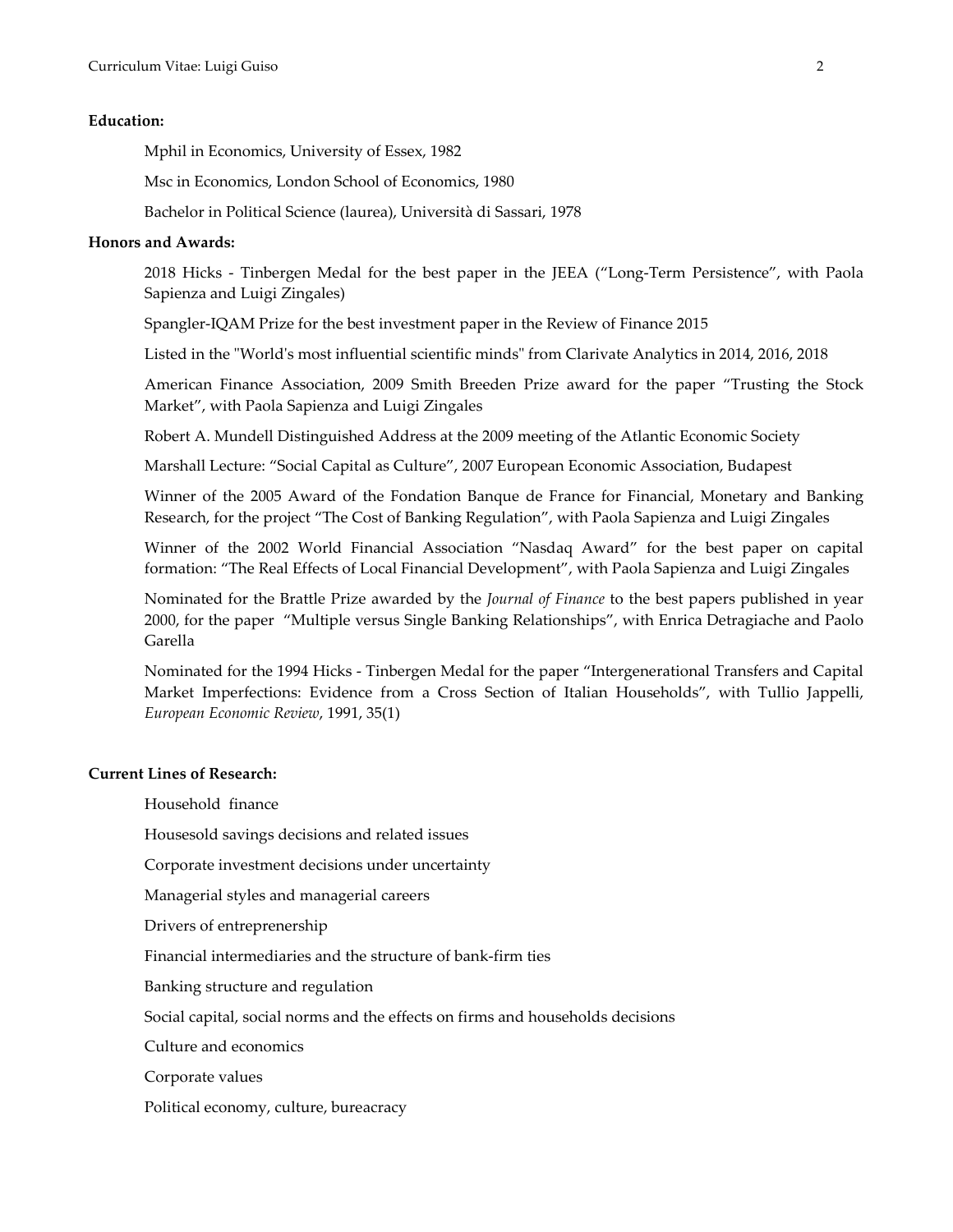#### *Summary of Work in Progress*

"Assortative Mating in Wealth and Returns to Wealth and Implications for Wealth Inequality ", with Luigi Pistaferri and Andreas Fagereng

"Wealth Inequality Between and Within Generations", with Luigi Pistaferri and Andreas Fagereng

"From Patriarchy to Partnership: Gender Equality and Household Finance", with Luana Zaccaria

"Trust-Driven Retail Investment", with Anton Tsoy

"Depositors Sophistication and the Role of Banks", with Anton Tsoy

"Big data and bank lending", with Leonardo Gambacorta and Stefano Schiaffi

"Actual Fiscal Policy: The Political Economy of Tax Controls", with Marco Battaglini and Eleonora Patacchini

"Anxiety and Robot Advisors", with Enrichetta Ravina and Paola Sapienza

"Corporate Culture and Identity", with Paola Sapienza and Luigi Zingales

"Affinity and Trust", with Jeff Butler

"Understanding the effects of testosterone on preferences for risk, ambiguity and regret", with Aldo Rustichini

"Myopic Loss Aversion Does Not Explain the Equity Premium Puzzle"

"The Rise of Bank-Firm Relationships", with Luigi Zingales

#### *Working Papers*

- "*K*[-Returns to Education"](http://www.eief.it/eief/images/WP_20.2.pdf), with Luigi Pistaferri and Andreas Fagereng, EIEF WP 20/02, January 2020.
- ["The Insurance Role of the Firm"](http://www.eief.it/eief/images/WP_20.1.pdf), with Luigi Pistaferri, EIEF WP 20/01, January 2020.
- ["Tax Professionals: Tax-Evasion Facilitators or Information Hubs?"](http://www.eief.it/eief/images/WP_19.4.pdf), with Marco Battaglini, Claudia Lacava and Eleonora Patacchini, EIEF WP 19/04, April 2019.
- ["The Cost of Distorted Financial Advice:](http://www.eief.it/files/2017/10/wp_1713.pdf) Evidence from the Mortgage Market", with Leonardo Gambacorta, Paolo Mistrulli, Andrea Pozzi and Anton Tsoy, EIEF WP 17/13**,** October 2017 (**R&R at the Journal of Financial Economics**).
- ["From Weber to Kafka. Political Instability and the Rise of Inefficient](http://www.eief.it/files/2017/06/wp_178.pdf) Bureacracy", with Claudio Michelacci, Gabriele Gratton and Massimo Morelli, EIEF WP 17/03, June 2017 (**R&R at the American Economic Review**).
- ["Demand and Supply of Populism"](http://www.eief.it/files/2017/02/wp-173.pdf), with Helios Herrera, Massimo Morelli, and Tommaso Sonno, EIEF WP 17/03, February 2017.
- "What [Do CEOs Do?"](http://www.eief.it/files/2012/09/wp-01-what-do-ceos-do.pdf) with O. Bandiera, A. Prat and Raffaella Sadun, CEPR Discussion Papers 8235, February 2011, and EIEF WP 01/11, January 2011.

["Financial Literacy and Portfolio Diversification"](http://www.eief.it/files/2012/09/wp-12-financial-literacy-and-portfolio-diversification.pdf), with Tullio Jappelli, EIEF WP 12/08, November 2008

["The Cost of Banking Regulation"](http://cepr.org/active/publications/discussion_papers/dp.php?dpno=5864), with Paola Sapienza and Luigi Zingales, CEPR Discussion Papers 5864, October 2006.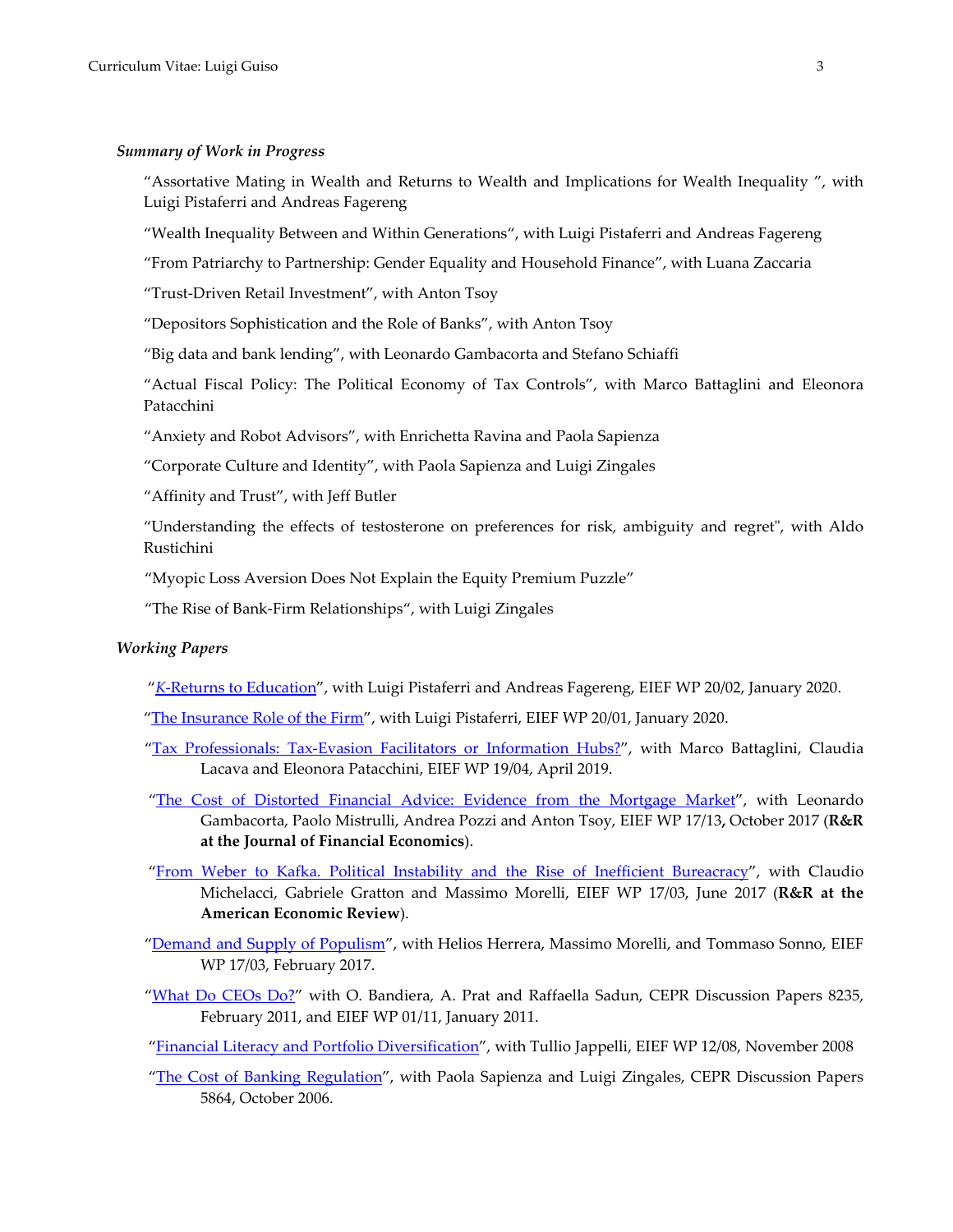#### **Publications**

#### *Most relevant papers*

["Learning Entreprenership from other Entrepreneurs?"](http://docenti.luiss.it/schivardi/files/2012/11/GuisoPistaferriSchivardiEntrepreneurs.pdf), with Luigi Pistaferri and Fabiano Schivardi, *Journal of Labor Economics*, forthcoming.

["The Insurance Role of the Firm"](http://www.eief.it/eief/images/WP_20.1.pdf), with Luigi Pistaferri, *Geneva Risk and Insurance Review*, forthcoming

["Heterogeneity and Persistence in Returns to Wealth"](https://web.stanford.edu/%7Epista/FGMP.pdf), with Andreas Fagereng, Davide Malacrino and

Luigi Pistaferri, *Econometrica,* forthcoming.

["The Supply Side of Household Finance"](http://www.eief.it/eief/images/Guiso_e_altri_RFS_2019.pdf), with Gabriele Foà, Leonardo Gambacorta and Paolo Emilio

Mistrulli, *Review of Financial Studies*, 2019, Volume 32, Issue 10, pages 3762-3798.

- ["Global Crises and Populism: the Role of Eurozone Institutions"](http://www.eief.it/eief/images/WP_18.6.pdf), with Helios Herrera, Massimo Morelli and Tommaso Sonno, *Economic Policy*, 2019, Volume 34, Issue 97, pages 95-139.
- ["What Drives Women out of Entrepreneurship. The Joint Role of Testosterone and Culture"](http://www.eief.it/files/2012/09/wp-02-what-drives-women-out-of-entrepreneurship_the-joint-role-of-testosterone-and-culture.pdf), with Aldo

Rustichini, *European Economic Review,* 2018, Volume 109, pages 221-237.

- ["Time Varying Risk Aversion",](http://www.eief.it/files/2013/09/wp-22-time-varying-risk-aversion.pdf) with Paola Sapienza and Luigi Zingales, *Journal of Financial Economics,* 2018, Volume 128, Issue 3, pages 403-421.
- ["Portfolio Choices, Firm Shocks and Uninsurable Wage Risk"](http://www.eief.it/eief/images/Guiso-Fagereng-Pistaferri_RES_2018.pdf), with Andreas Fagereng and Luigi Pistaferri, *Review of Economic Studies*, 2018, Volume 85, Issue 1, pages 437-474.
- ["Firm-Related Risk and Precautionary Saving Response"](https://www.aeaweb.org/articles?id=10.1257/aer.p20171093), with Andreas Fagereng and Luigi Pistaferri, *American Economic Review P&P*, 2017, Volume 107, Issue 5.
- ["Asset Market Participation and Portfolio Choice over the Life-Cycle"](http://www.eief.it/files/2017/03/guiso_fagereng_gottlieb_joff_2017.pdf), with Andreas Fagereng and Charles Gottlieb, *Journal of Finance*, February 2017, (72:1)
- ["Long-Term Persistence"](http://www.eief.it/files/2017/01/guiso_sapienza_zingales_jeea_2016.pdf), with Paola Sapienza and Luigi Zingales, *Journal of the European Economic Association*, 2016, 14 (6): 1401-1436. (Winner of the 2018 Hicks-Tinbergen Medal awarded by the *European Economic Association*).
- ["The Right Amount of Trust"](http://www.eief.it/files/2016/09/butler_guiso_giuliano_jeea_2016.pdf), with Jeff Butler and Paola Giuliano, *Journal of the European Economic Association*, 2016, Volume 14, Issue 5, pages 1155-1180.
- ["Trust and Cheating"](http://www.eief.it/files/2016/09/butler_guiso_giuliano_ej_2016.pdf), with Jeff Butler and Paola Giuliano, *Economic Journal*, 2016, Volume 126, Issue 595, Pages 1703-1738.

[<sup>&</sup>quot;Labor Adjustment: Disentangling Firing and Mobility Costs"](http://cepr.org/active/publications/discussion_papers/dp.php?dpno=5787), with Fabiano Schivardi and Luigi Pistaferri, CEPR Discussion Papers 5787, August 2006.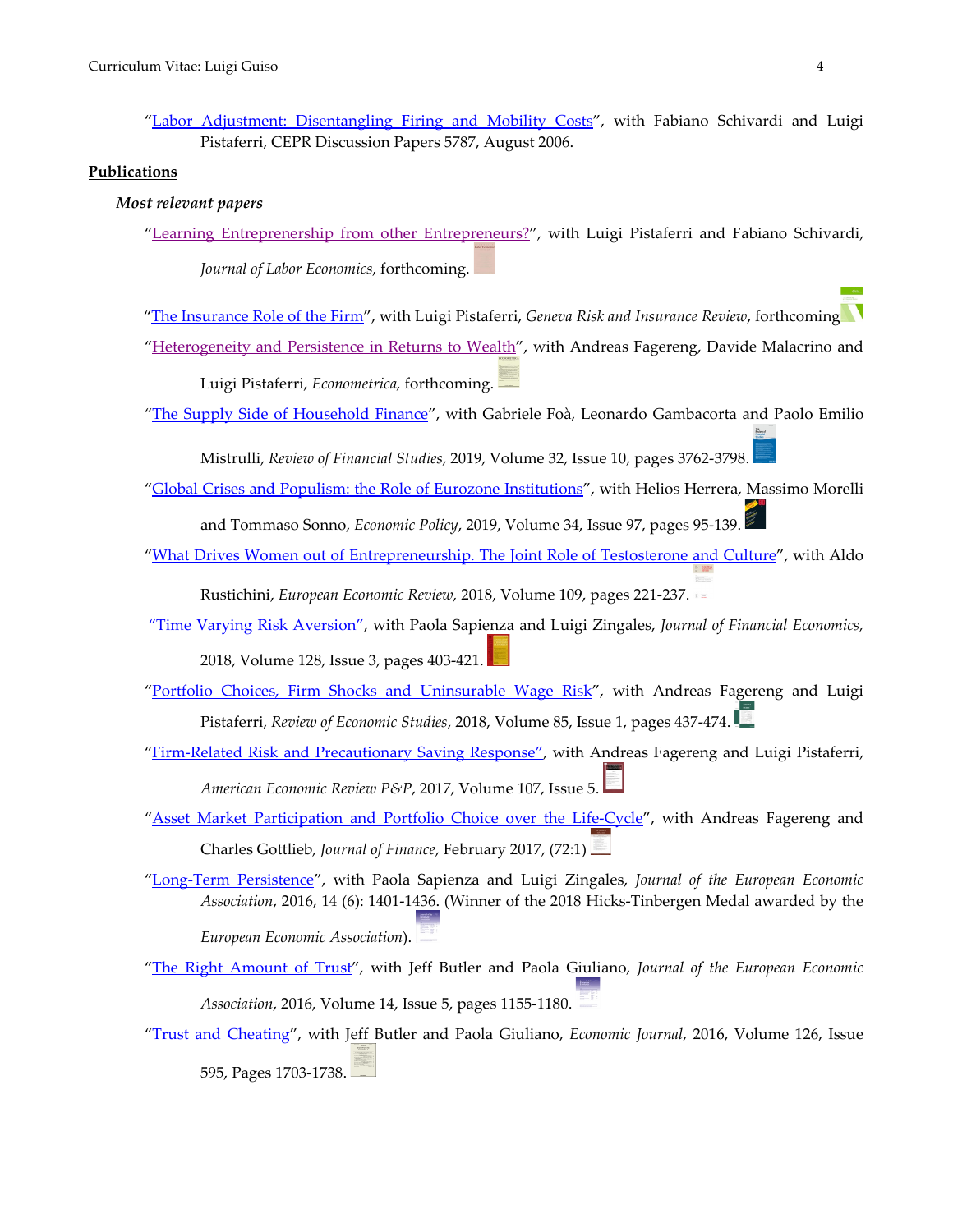- ["Heterogeneity in Returns to Wealth and the Measurement of Wealth Inequality"](https://www.aeaweb.org/articles?id=10.1257/aer.p20161022), with Andreas Fagereng, Davide Malacrino and Luigi Pistaferri, *American Economic Review P&P*, 2016, Volume 106, Issue 5, pages 651-655.
- ["Cultural Differences and Institutional Integration"](http://www.eief.it/files/2016/04/guiso_herrera_morelli_jofie_2016.pdf), with Helios Herrera and Massimo Morelli, *Journal of International Economics*, 2016, Volume 99, Supplement 1, pages S97-S113.
- ["Monnet's Error"](https://academic.oup.com/economicpolicy/issue/31/86), with Paola Sapienza e Luigi Zingales, *Economic Policy*, 2016, Volume 31, Issue 86, pages 247-297.
- ["Trust, Values and False Consensus"](http://www.eief.it/files/2016/09/butler_guiso_giuliano_ier_2015.pdf), with Jeff Butler and Paola Giuliano, *International Economic Review*, 2015, Volume 56, Issue 3, pages 889-915.
- ["The Value of Corporate Culture"](http://www.eief.it/files/2015/07/guiso_sapienza_zingales_joffe_2015.pdf), with Paola Sapienza and Luigi Zingales, *Journal of Financial Economics*, 2015, Volume 117 (1) : 60-76.
- ["Matching Firms, Managers and Incentives"](http://www.eief.it/files/2015/07/guiso-e-altri_jle_2015.pdf), with Oriana Bandiera, Andrea Prat and Raffaella Sadun, *Journal of Labor Economics*, 2015, Volume 33 (3) : 623-681.
- ["Corporate Culture, Societal Culture, and Institutions"](https://www.aeaweb.org/articles?id=10.1257/aer.p20151074), with Paola Sapienza and Luigi Zingales, *American Economic Review, P&P* [Vol. 105, 5, May 2015:](https://www.aeaweb.org/issues/373) pp. 336-39
- ["The Determinants of Attitudes toward Strategic Defaults on](http://www.eief.it/files/2013/07/guiso-sapienza_zingales_joff_2013.pdf) Mortgages", with [Paola](http://www.kellogg.northwestern.edu/Faculty/Directory/Sapienza_Paola.aspx)  [Sapienza](http://www.kellogg.northwestern.edu/Faculty/Directory/Sapienza_Paola.aspx) and Luigi Zingales, *Journal of Finance*, 2013, 68(4) : 1473 - 1515.
- ["Credit within the Firm"](http://www.eief.it/files/2013/02/guiso_pistaferri_schivardi_res_2013.pdf), with Fabiano Schivardi and Luigi Pistaferri, *Review of Economic Studies*, 2013, 80 (1): 211 - 247.
- ["Durable Consumption and Asset Management with Transaction and Observation Costs"](http://www.eief.it/files/2012/08/guiso_flippi_alvarez_aer_2012.pdf), with

Fernando Alvarez and Francesco Lippi, *American Economic Review*, 2012, 102 (5): 2272 - 2300.

- ["What Determines Entrepreneurial Clusters?"](http://www.eief.it/files/2011/03/guisoschivardi_jeea_2011.pdf), with Fabiano Schivardi, *Journal of the European Economic Association,* 2011, 9(1): 61 - 86.
- ["Cultural Biases in Economic Exchange?"](http://www.eief.it/files/2011/02/guiso_sapienza_zingales_qje_2009.pdf), with Paola Sapienza e Luigi Zingales: *Quarterly Journal of Economics*, 2009, 124 (3): 1095 - 1131.
- ["Trusting the Stock Market"](http://www.eief.it/files/2011/02/guiso_sapienza_zingales_joff_2008.pdf), with Paola Sapienza and Luigi Zingales, *Journal of Finance*, 2008, 63(6): 2557 - 2600. Leading article
- ["Risk Aversion, Wealth and Background Risk"](http://www.eief.it/files/2011/02/guiso_paiella_jeea_2008.pdf), with Monica Paiella, *Journal of the European Economic Association*, 2008, 6(6): 1109-1150.
- ["Social Capital as Good Culture"](http://www.eief.it/files/2011/02/guiso_sapienza_zingales_jeea_2008.pdf), with Paola Sapienza and Luigi Zingales, *Journal of the European Economic Association*, 2008, 6(2-3): 295–320. (among the 25 most popular working papers or journal articles on RePEc)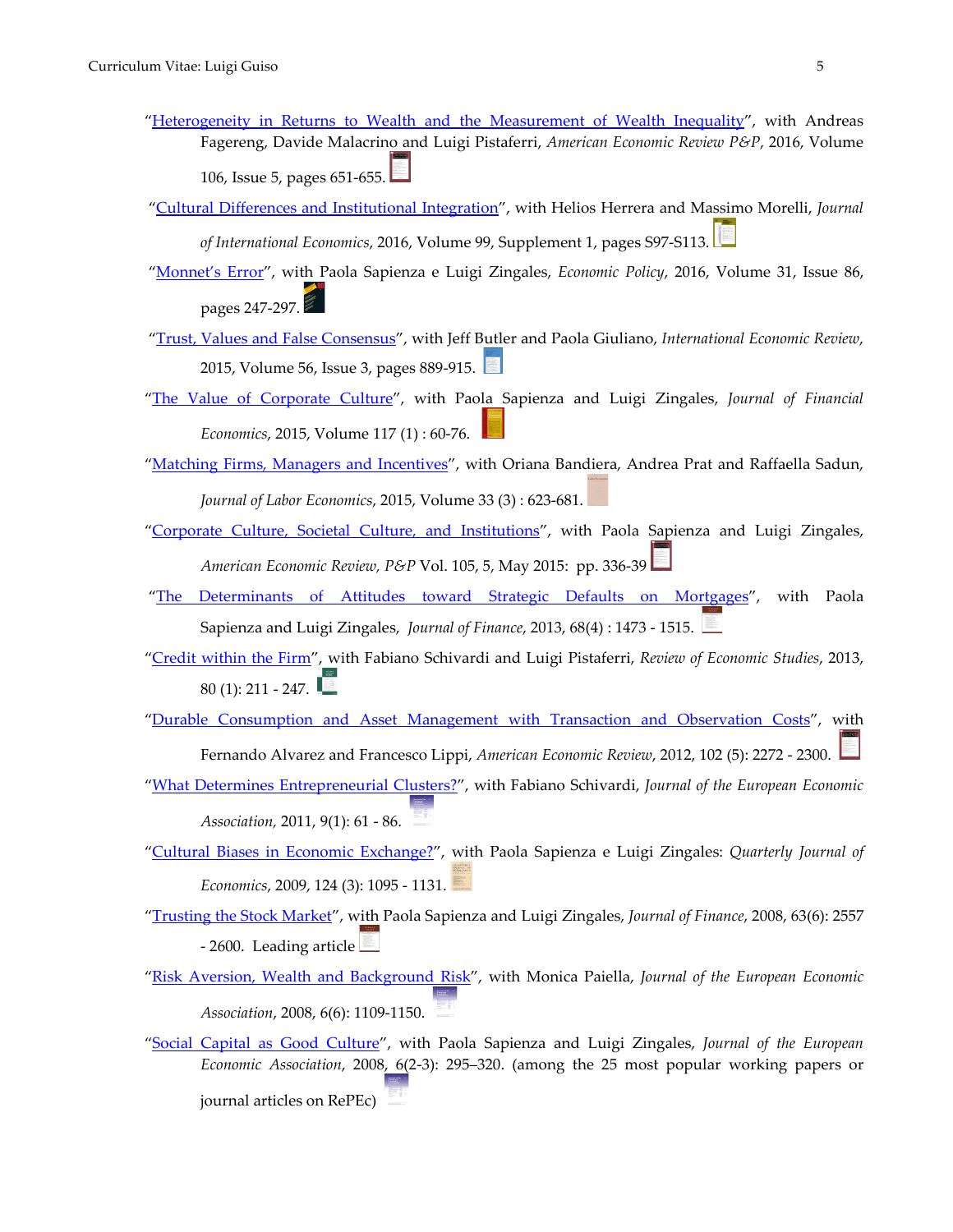["Culture, Gender and Math"](http://science.sciencemag.org/content/320/5880/1164), with Ferdinando Monte, Paola Sapienza and Luigi Zingales, *Science*, 2008, 320(5880): 1164 - 1165.

["Spillovers in Industrial Districts"](http://onlinelibrary.wiley.com/doi/10.1111/j.1468-0297.2007.02002.x/abstract), with Fabiano Schivardi, *Economic Journal*, 2007, 117(516): 68-93.

- ["Does Culture Affect Economic Outcomes?](https://www.aeaweb.org/articles?id=10.1257/jep.20.2.23)", with Paola Sapienza and Luigi Zingales, *Journal of Economic Perspectives*, 2006, 20(2): 23 - 48.
- ["Insurance within the Firm"](http://www.journals.uchicago.edu/doi/abs/10.1086/432136), with Luigi Pistaferri and Fabiano Schivardi, *Journal of Political Economy*, 2005, 113(5): 1054–1087.
- ["Uncertainty and Dynamic Durable Adjustment"](https://academic.oup.com/restud/issue/72/4), with Giuseppe Bertola and Luigi Pistaferri, *Review of Economic Studies*, 2005, 72(4): 973–1007.
- ["Does Local Financial Development Matter?"](https://academic.oup.com/qje/article-abstract/119/3/929/1938857/Does-Local-Financial-Development-Matter?redirectedFrom=fulltext), with Paola Sapienza and Luigi Zingales, *Quarterly Journal of Economics*, 2004, 119(3): 929 - 969.
- ["The Role of Social Capital in Financial Development"](https://www.aeaweb.org/articles?id=10.1257/0002828041464498), with Paola Sapienza and Luigi Zingales, *American Economic Review*, 2004, 94(3): 526-556.
- ["Financial Market Integration and Economic Growth in the EU"](https://academic.oup.com/economicpolicy/issue/19/40?browseBy=volume), with Tullio Jappelli, Mario Padula and Marco Pagano, *Economic Policy*, 2004, 19(40): 523-577.
- ["People's Opium? Religion and Economic Attitudes"](http://www.sciencedirect.com/science/article/pii/S0304393202002027), with Paola Sapienza and Luigi Zingales, *Journal of Monetary Economics*, 2003, 50(1): 225-82.
- ["Households stockholding in Europe: where do we stand and where do we go?"](https://academic.oup.com/economicpolicy/issue/18/36?browseBy=volume), with Michael Haliassos and Tullio Jappelli, *Economic Policy*, 2003, 18(36): 123-170.
- "The [Demand for Money, Financial Innovation and the Welfare Cost of Inflation.: An Analysis with](http://www.journals.uchicago.edu/doi/abs/10.1086/338743)  [Household Data"](http://www.journals.uchicago.edu/doi/abs/10.1086/338743), with Orazio Attanasio and Tullio Jappelli, *Journal of Political Economy*, 2002, 110(2): 317-351.
- ["An Empirical Analysis of Earnings and Employment Risk"](http://amstat.tandfonline.com/doi/abs/10.1198/073500102317351985), with Tullio Jappelli and Luigi Pistaferri, *Journal of Business and Economics Statistics*, 2002, 20(2): 241-253.
- ["Private Transfers, Borrowing Constraints and the Timing of Homeownership"](https://www.jstor.org/stable/3270690?seq=1#page_scan_tab_contents), with Tullio Jappelli, *Journal of Money, Credit and Banking*, 2002, 34 (2): 315-339. Lead article.
- ["Le Profil des détenteurs d'actions en Europe"](http://www.persee.fr/issue/ecofi_0987-3368_2001_num_64_4), with Michael Halliassos and Tullio Jappelli, *Revue d'Economie Financière*, Special Edition 2001, 64, 169-178.
- ["Multiple versus Single Banking Relationships"](http://onlinelibrary.wiley.com/doi/10.1111/0022-1082.00243/abstract), with Enrica Detragiache and Paolo Garella, *Journal of Finance*, 2000, 55(3): 1133 - 1161.
- ["Investment and](https://academic.oup.com/qje/article-abstract/114/1/185/1921723/Investment-and-Demand-Uncertainty) Demand Uncertainty", with Giuseppe Parigi, *Quarterly Journal of Economics*, 1999, 114

(1): 185-227.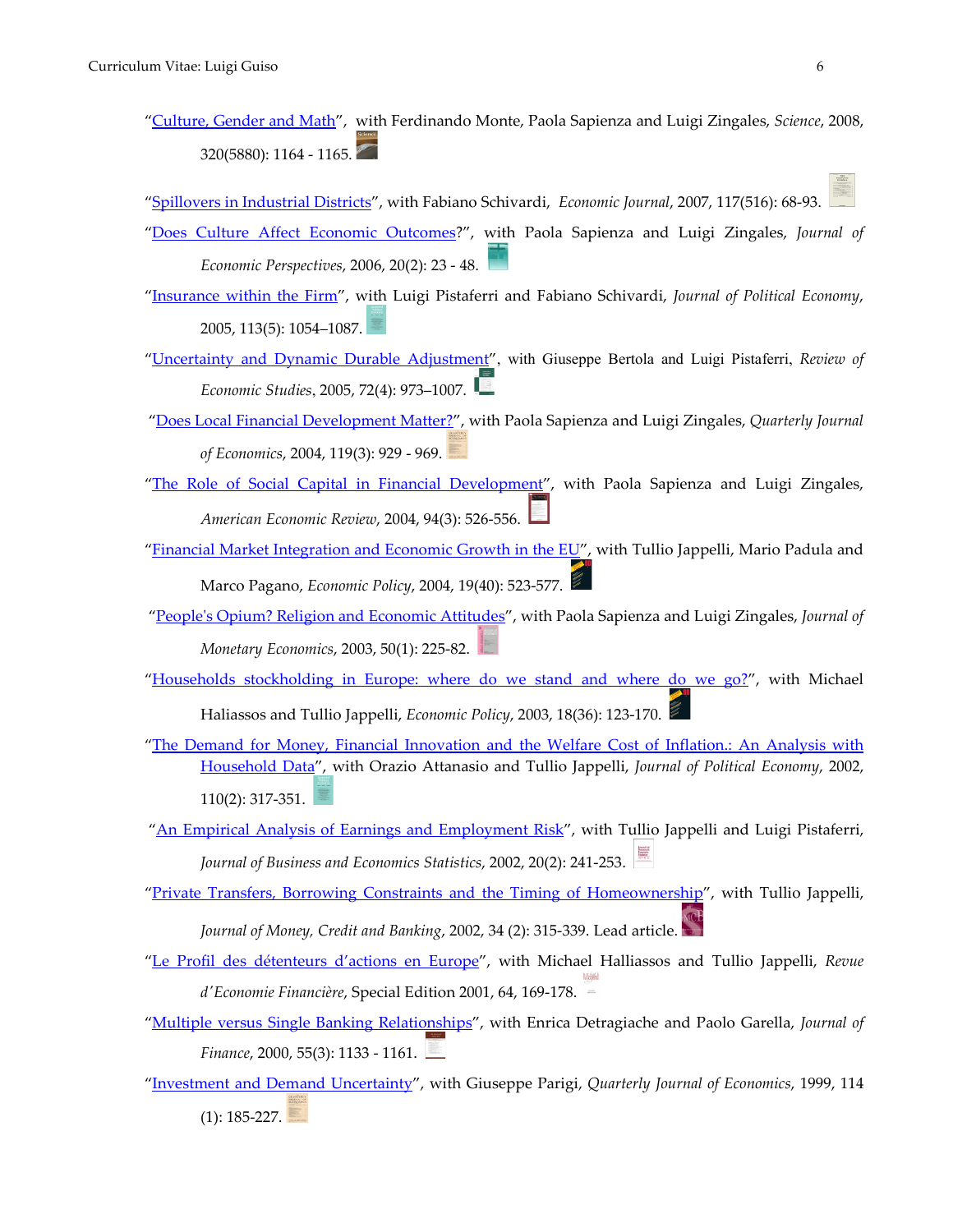- ["High-Tech Firms and Credit Rationing"](http://www.sciencedirect.com/science/journal/01672681/35/1), *Journal of Economic Behavior and Organization*, 1998, 35(1): 39- 59.
- ["Income Risk, Borrowing Constraints and Portofolio Choice"](https://www.jstor.org/stable/2118260?seq=1#page_scan_tab_contents), with Tullio Jappelli and Daniele Terlizzese, *American Economic Review*, 1996, 86(1): 158-172.
- ["Earnings Uncertainty and Precautionary Saving"](http://www.sciencedirect.com/science/journal/03043932/30/2), with Tullio Jappelli and Daniele Terlizzese, *Journal of Monetary Economics*, 1992, 30(2): 307-337. Reprinted in *Saving and the Accumulation of Wealth. Essays on Italian Household and Government Behavior*, edited by A. Ando, L. Guiso and I. Visco. Cambridge: Cambridge University Press, 1994.

#### *Other published papers*

- ["Investment in Financial Information and Portfolio Performance"](http://www.eief.it/eief/images/WP_18.7.pdf), with Tullio Jappelli, *Economica*, forthcoming.
- ["Understanding the Size and Profitability of Firms. The Role of Biological factors"](https://www.sciencedirect.com/science/article/pii/S1090944317301035?via%3Dihub), with Aldo

Rustichini, *Research in Economics* , 2018, Volume 72, Issue 1, pages 65-85.

"I will put my law in their minds: Social control and cheating behavior among Catholics and [Protestants"](http://onlinelibrary.wiley.com/doi/10.1111/jssr.12337/abstract), with Alain Quiamzade, Nicolas Sommet, Javiera Burgos Laborde and Jean-Paul

L'Huillier*, Journal for the Scientific Study of Religion*, 2017, Volume 56, Issue 2, pages 365-382.

- ["An Empirical Study of the Interaction-Based Aggregate Investment Fluctuations"](http://onlinelibrary.wiley.com/doi/10.1111/jere.12088/abstract), with Chaoqun Lai and Makoto Nirei, *The Japanese Economic Review*, 2017, 68 (2), : 133 -157.
- ["A Test of Narrow Framing and its Origin"](https://rd.springer.com/article/10.1007/s40797-015-0013-8), *Italian Economic Journal*, 2015, Volume 1, Issue 1, pages 61-  $100.$
- ["How Much can Financial Literacy Help?"](https://academic.oup.com/rof/issue/19/4), with Eliana Viviano, *Review of Finance*, 2015, Volume 19 (4): 1347-1382. (Winner of the 2015 Spangler-IQAM Prize for the best investment paper in the *Review* 
	- *of Finance*)

["The Role of Intuition and Reasoning in Driving Aversion to Risk and Aversion to Ambiguity"](https://rd.springer.com/article/10.1007/s11238-013-9407-y), with

Jeffrey Butler and Tullio Jappelli, *Theory and Decision*, 2014, 77 (4) : 455-584.

["Pension Wealth Uncertainty"](http://onlinelibrary.wiley.com/doi/10.1111/j.1539-6975.2012.01491.x/abstract), with Tullio Jappelli and Mario Padula, *Journal of Risk and Insurance,* 2013, vol 80(4): 1057 – 1085.

["The Structure of Multiple Credit Relationships: Evidence from U.S. Firms"](http://onlinelibrary.wiley.com/doi/10.1111/j.1538-4616.2010.00319.x/abstract), with Raoul Minetti, *Journal* 

*of Money, Credit and Banking,* 2010, 42(6): 1037 - 1071.

["Awareness and stock market participation"](https://academic.oup.com/rof/issue/9/4), with Tullio Jappelli, *Review of Finance*, 2005, 9(4): 537 – 567.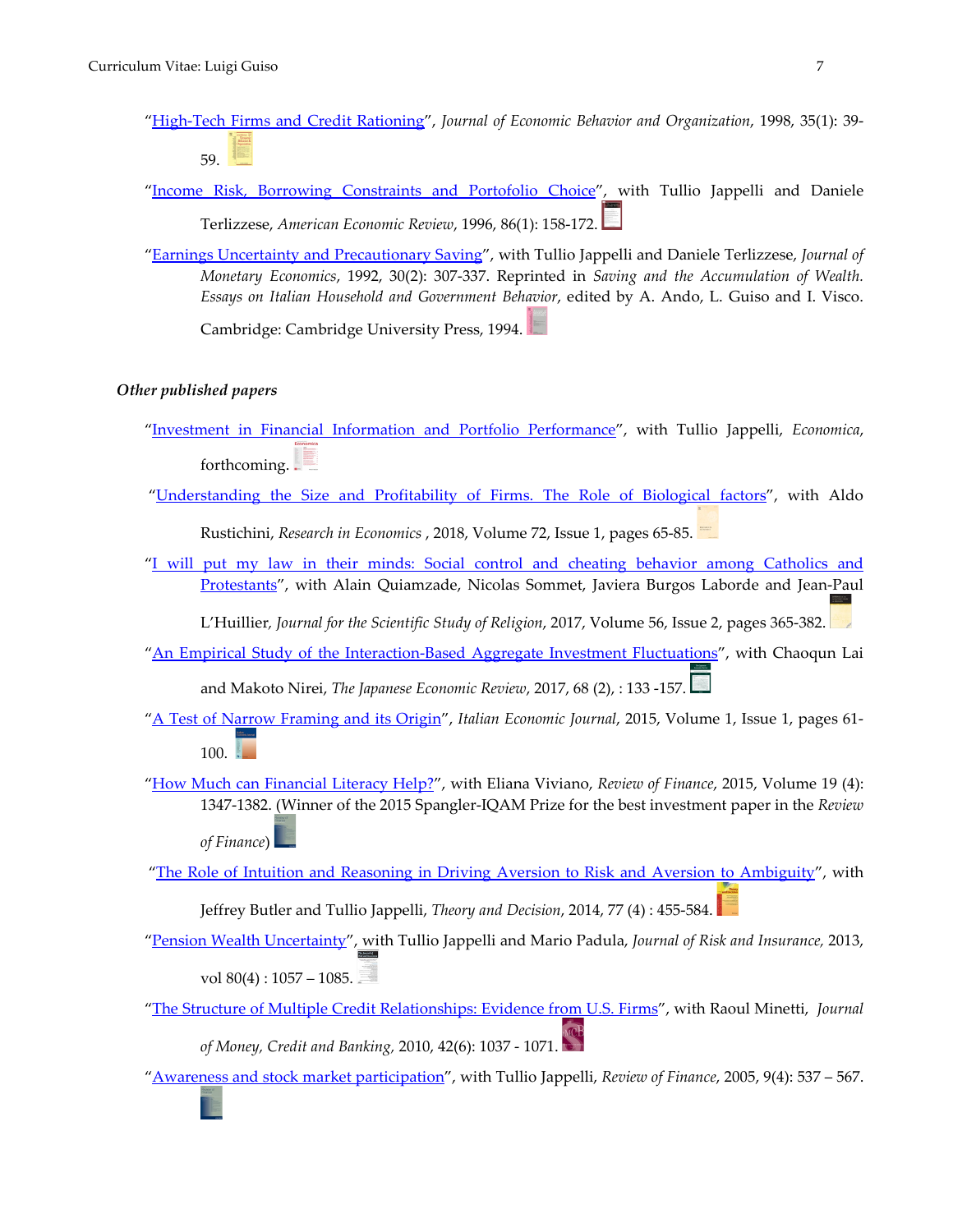- ["Will a Common European Monetary Policy Have Asymmetric Effects?"](https://www.chicagofed.org/publications/economic-perspectives/1999/4qepart4), with Anil Kashyap, Fabio Panetta and Daniele Terlizzese, *Economic Perspectives*, Federal Reserve Bank of Chicago, 1999, 23(4).
- ["Background Uncertainty and the Demand for Insurance Against Insurable Risks"](https://www.jstor.org/stable/41953353?seq=1#page_scan_tab_contents), with Tullio Jappelli, *Geneva Papers on Risk and Insurance Theory*, 1998, 23(1): 7-27.
- ["Housing Finance Arrangements, Intergenerational Transfers and Consumption"](http://www.sciencedirect.com/science/journal/02649993/11/2), with Tullio Jappelli

and Daniele Terlizzese, *Economic Modelling*, 1994, 11(2): 145-155.

["Saving among Young Households. Evidence from Japan and Italy"](http://www.jstor.org/stable/3440449?seq=1#page_scan_tab_contents), with Albert Ando, Daniele

Terlizzese and Daniel Dorsainvil, *Scandinavian Journal of Economics*, 1992, 94(2): 233-250.

- ["Saving and Capital Market Imperfections: the Italian Experience"](http://www.jstor.org/stable/3440446?seq=1#page_scan_tab_contents), with Tullio Jappelli and Daniele Terlizzese, *Scandinavian Journal of Economics*, 1992, 94(2): 197-213.
- ["Intergenerational Transfers and Capital Market Imperfections: Evidence from a Cross Section of Italian](http://www.sciencedirect.com/science/journal/00142921/35/1)

[Households,](http://www.sciencedirect.com/science/journal/00142921/35/1) with Tullio Jappelli, *European Economic Review,* 1991, 35(1): 103-120.

- "Time consistency and subgame perfection: the difference between promises and threats", with Daniele Terlizzese, Bank of Italy, *Temi di Discussione*, n. 138, 1990.
- "Shocks reali e nominali, tariffe pubbliche e politica monetaria" with Ignazio Visco, *Politica Economica*, 1988, 1.

["Disinflation in Italy. An analysis with the econometric model of the Bank of Italy"](http://www.sciencedirect.com/science/journal/01618938/10/2), with Daniela

Gressani and Ignazio Visco, *Journal of Policy Modeling*, 1988, 10 (2) : 163-203.

["Fluttuazioni cicliche e curva di offerta "à la" Lucas: una verifica empirica diretta"](https://www.jstor.org/stable/23246606?seq=1#page_scan_tab_contents), with Paolo Sestito,

*Giornale degli Economisti e Annali di Economia* ,1987, 46 (7/8): 401-415.

- "Prime rate, aspettative e tasso di sconto", Bank of Italy, *Contributi all'Analisi Economica*, 1986, 2.
- ["Shocks temporanei e aggiustamento dinamico: una interpretazione contrattuale della Cassa](https://www.jstor.org/stable/23246169?seq=1#page_scan_tab_contents)  [Integrazione Guadagni"](https://www.jstor.org/stable/23246169?seq=1#page_scan_tab_contents), with Daniele Terlizzese, *Giornale degli Economisti e Annali di Economia*, 1986, 45 (11/12): 653-680.
- "Shocks esterni e indicizzazione salariale", Quaderni Sardi di Economia, 1985 (2-3).
- "Wage Indexation, income and inflation", Banca d'Italia, *Temi di Discussione*, n. 48, 1985, published with the title "Indicizzazione, reddito e inflazione", Bank of Italy, *Contributi all'Analisi Economica*, 1985, December.
- "Il dibattito sull'inflazione italiana negli ultimi quindici anni", Bank of Italy, *Contributi all'Analisi Economica*, 1985, March.
- ["Crowding out and rational expectations"](https://www.jstor.org/stable/23245868?seq=1#page_scan_tab_contents), *Giornale degli Economisti e Annali di Economia* 1985, 44, (5/6): 239-257.
- "Output e shocks di domanda non anticipati: alcune verifiche empiriche per il caso italiano", *Ricerche Economiche*, 1983, 3.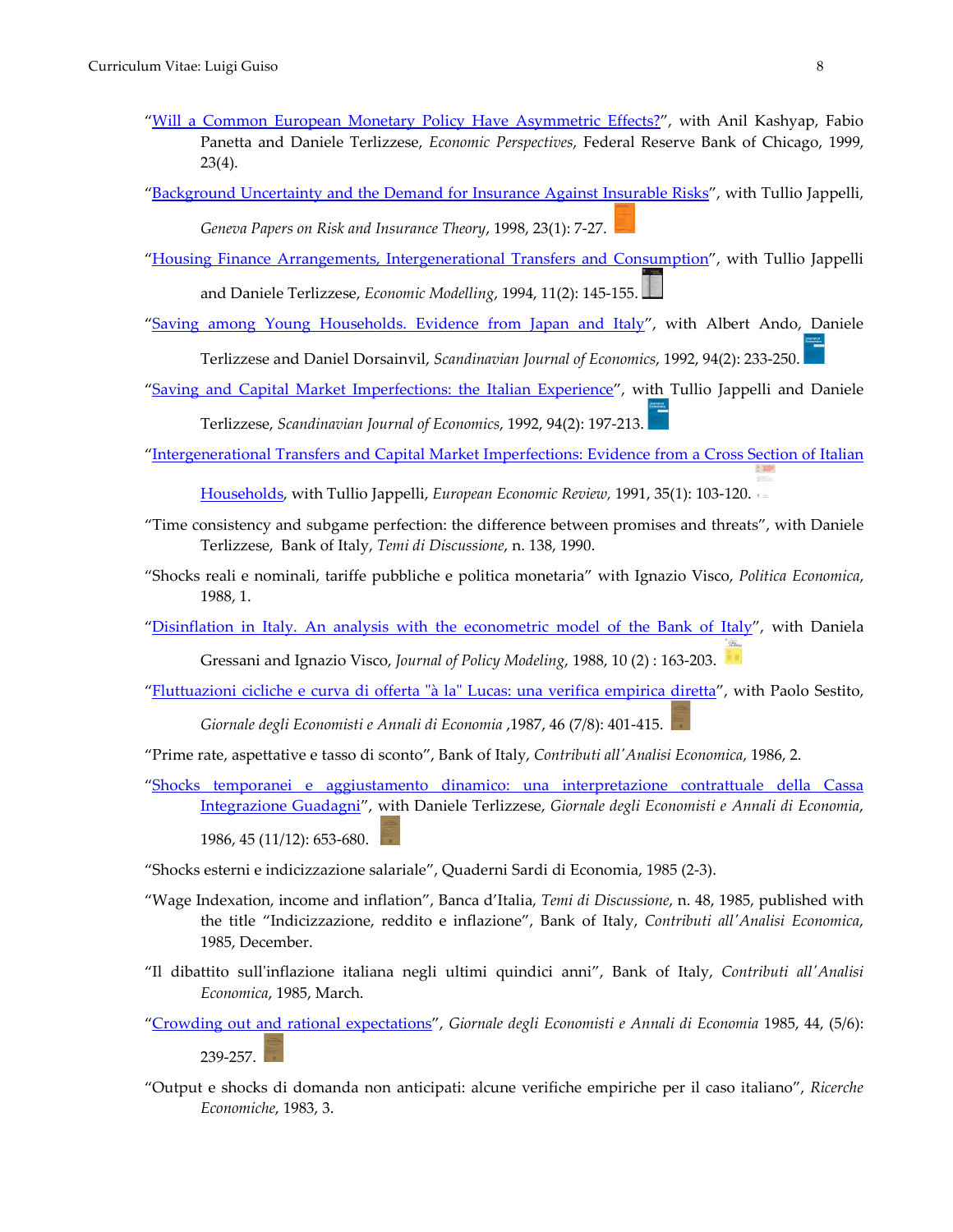#### *Articles in Edited Volumes*

- ["Risk Aversion and Financial Crisis"](http://www.eief.it/files/2014/12/wp-12-risk-aversion-and-financial-crisis_.pdf), in: *Financial regulation. A transatlantic Perspective*, edited by Faia, E., Hacketal, A., M. Haliassos and K. Langenbucher, Cambridge: Cambridge University Press, 2015.
- ["Democratization and Civic Capital"](http://www.eief.it/files/2012/09/wp-02-democratization-and-civic-capital.pdf), with Paolo Pinotti, in: *The Oxford Handbook of the Italian Economy Since Unification*, edited by G. Toniolo, Oxford: Oxford University Press, 2013.
- ["Household Finance. An Emerging Field"](http://www.eief.it/files/2012/09/wp-04-household-finance-an-emerging-field.pdf) with Paolo Sodini, in: *Handbook of the Economics of Finance*, edited by Constandinides, G., M. Harris and R. Stulz, Oxford: Elsevier Science, 2012.
- ["Civic Capital as the Missing Link"](http://www.eief.it/files/2012/09/wp-05-civic-capital-as-the-missing-link.pdf), with Paola Sapienza and Luigi Zingales, in: *Handbook of Social Economics*, edited by Benhabib J., A. Bisin and M. Jackson, Oxford: Elsevier Science, 2010.
- ["Italian Managers: Fidelity or Performance?"](https://books.google.it/books?id=wCgUDAAAQBAJ&pg=PA162&lpg=PA162&dq=Italian+Managers:+Fidelity+or+Performance?&source=bl&ots=2UL23x6RWM&sig=3IGUeLw8dvET3ti_2yGq3d-sl98&hl=it&sa=X&ved=0ahUKEwijn7bNpaTUAhVGJMAKHd0LBq0Q6AEIQDAD#v=onepage&q=Italian%20Managers%3A%20Fidelity%20or%20Performance%3F&f=false), in: *The Ruling Class*, edited by Boeri, T., A. Merlo and A. Prat, Oxford: Oxford University Press, 2010.
- "Regulation, Formal and Informal Enforcement and the Development of the Households' Loans market. Lessons from Italy", with Luca Casolaro and Leonardo Gambacorta, in: *The Economics of Consumer Credit: European Experience and Lessons from the U.S.*, edited by Bertola, G., C. Grant and R. Disney, Cambridge: MIT Press, 2006.
- "The Role of Risk Aversion in Predicting Individual Behavior", with Monica Paiella, in: *Insurance: Theoretical Analysis and Policy Implications*, edited by Chiappori, P.A., and C. Gollier, Cambridge: MIT Press, 2006.
- "Do Capital Gains Affect consumption? Estimates of wealth effects from Italian households' behavior", with Monica Paiella and Ignazio Visco, in: *Long-run Growth and Short-run Stabilization: Essays in Memory of Albert Ando*, edited by L. R. Klein, Edward Elgar, 2006.
- "The Portfolio of Italian Households", with Tullio Jappelli, in: *Household Portfolios*, edited by Guiso, L., M. Haliassos and T. Jappelli, Cambridge: MIT Press, 2002.
- The following 7 papers are published in: *Savings and the Accumulation of Wealth. Essays on Italian Household and Government Saving Behavior*, edited by Ando, A., L. Guiso and I. Visco, New York: Cambridge University Press, 1994.
	- "Dissaving by the Elderly, Transfer Motives and Liquidity Constraints", with Albert Ando and Daniele Terlizzese.
	- "Young Households' Saving and the Life Cycle of Opportunities. Evidence from Japan and Italy", with Albert Ando and Daniele Terlizzese.
	- "Generational Accounting. The Case of Italy", with Daniele Franco, Jagadeesh Gokhale, Laurence Kotlikoff and Nicola Sartor.
	- "Why is Italy's Saving Rate so High?", with Tullio Jappelli and Daniele Terlizzese.
	- "Bequests and Saving for retirement. What impels the accumulation of wealth?", with Fabrizio Barca and Luigi Cannari.
	- "Risk sharing and precautionary saving", with Tullio Jappelli.
	- "Intergenerational Transfers and Capital Market Imperfections: Evidence from a Cross-Section of Italian Households", with Tullio Jappelli.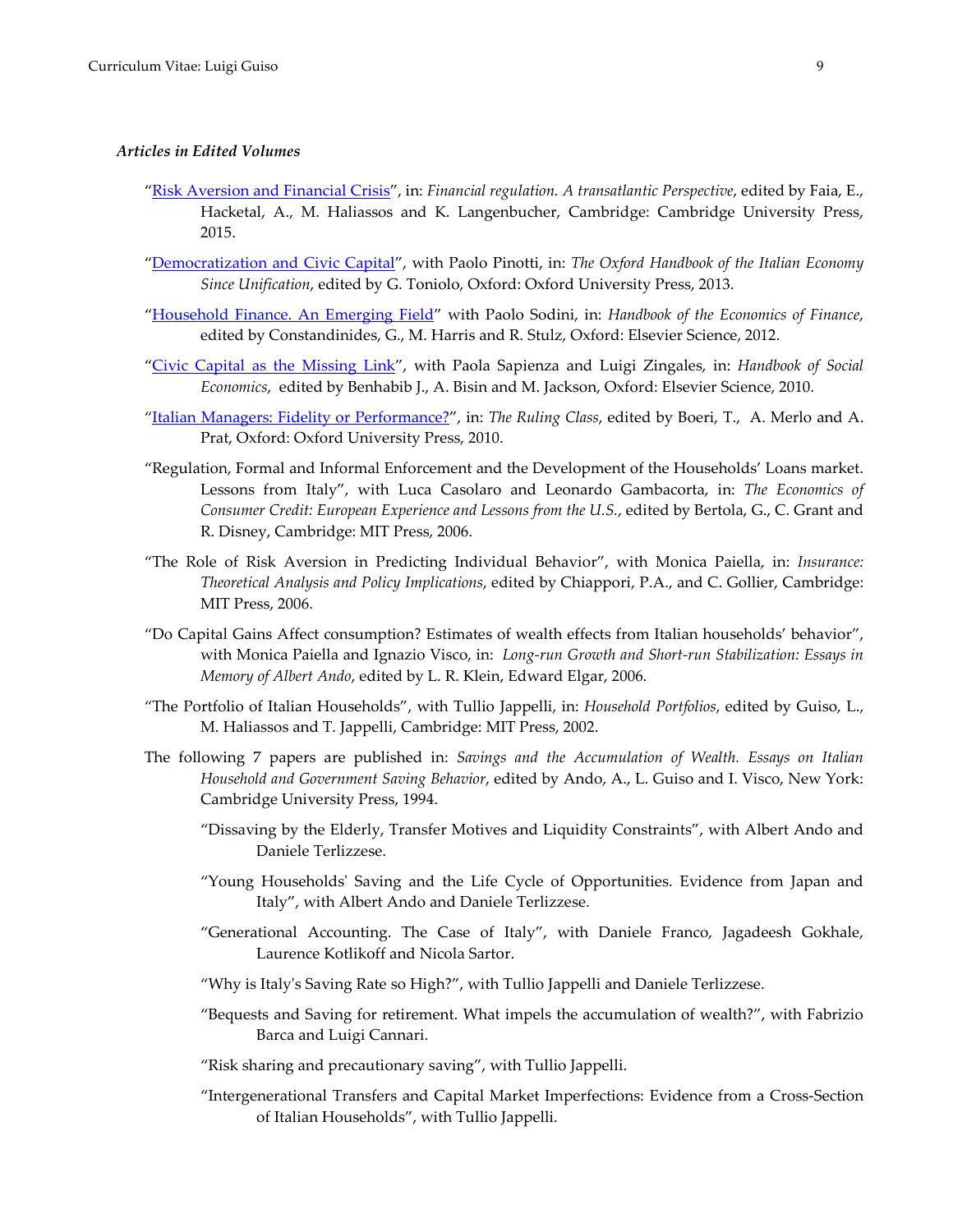- "Aspettative e politica economica", with Daniele Terlizzese, in: *La politica monetaria in Italia*, edited by F. Cotula, Bologna: Il Mulino, 1989.
- "La disinflazione in Italia: 1980-1986", with Daniela Gressani and Ignazio Visco, in: *L'Anatra Zoppa. Ristrutturazione produttiva, crisi della finanza pubblica, rischi dell'economia italiana negli anni '90*, edited by Mario Baldassarri, Roma: SIPI, 1991.
- "The degree of neocorporatism and the credibility of monetary policy in Western countries" with Ezio Tarantelli, 1984, published with the title: "Il grado di neocorporativismo e la credibilità della politica monetaria nei paesi occidentali" in: *L'utopia dei deboli è la paura dei forti*, edited by Ezio Tarantelli, Milano: Franco Angeli, 1988.

#### *Books*

*Stockholding in Europe*, edited with Michael Haliassos and Tullio Jappelli, New York: Palgrave, 2003.

- *Household Portfolios,* edited with Michael Haliassos and Tullio Jappelli, Cambridge: MIT Press, 2002. (download the *Introduction* at [http://www.csef.it/WP/wp48.pdf\)](http://www.csef.it/WP/wp48.pdf)
- *Introduction to "Umberto Ricci: Saggi sul Risparmio"*, Rocco Carabba, 1999.
- *Savings and the Accumulation of Wealth. Essays on Italian Household and Government Saving Behavior*, edited with Albert Ando and Ignazio Visco, New York: Cambridge University Press, 1994.
- *Economia dell'incertezza e dell'informazione*, with Daniele Terlizzese, (a handbook on the economics of uncertainty and information), Milano: Hoepli, 1994.

*Macroeconomia. Controversie e Dibattiti*, with Alec Chrystal and Riccardo Faini, Milano: Hoepli, 1990.

#### **Teaching Appointments**

- Kellogg School of Management, Northwestern University, Visiting Professor, 2014 Macroeconomics for MBAs
- European University Institute: Household Finances and Applied Economics, 2007-2011

University of Rome: The theory of financial intermediation, Household finances, 2006

Graduate School of Business, University of Chicago, Visiting Professor, 2004 -2006 Macroeconomics for MBAs

Faculty of Economics, Università di Sassari, Professor, 1997-2004 Teaching Intermediate Macroeconomics, Advanced Macroeconomics, Intermediate Microeconomics, Introductory Finance and Financial Institutions, advanced doctoral seminar in Theory of Banking

## **Professional service**

#### **Editorial Activities**

Associate editor of *European Economic Review*, 2007-2011

Panel member of *Economic Policy*, 2006-2008

Associate editor of *The International Journal of Central Banking*, 2004-present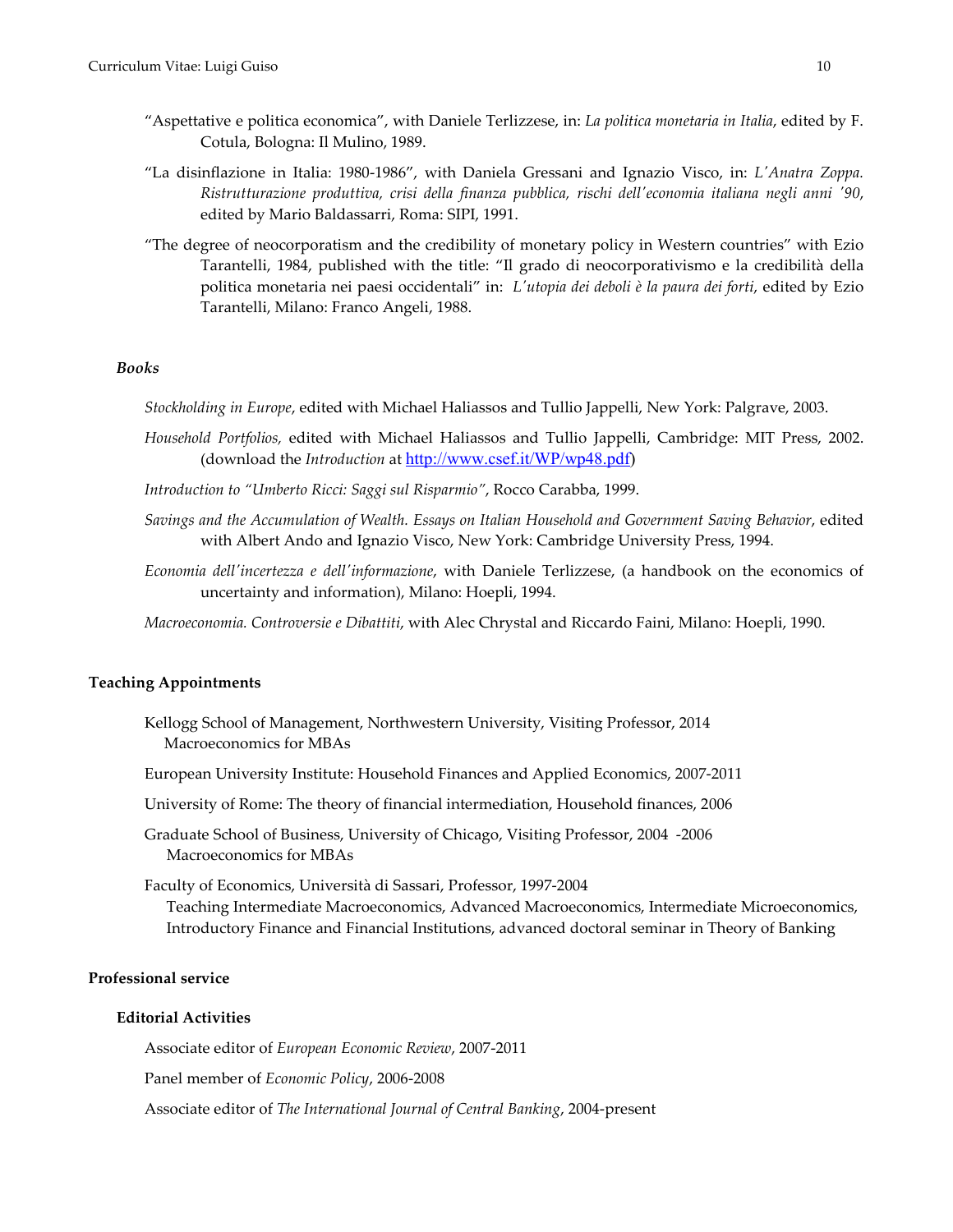#### **Jouries, boards etc.**

Member of the Toulouse School of Economics Scientific Board, 2017 to present

Member of the Circle of CEPR Counsellors, 2014 to present

Jury member for the Award of the 2011 Deutsche Bank Prize in Financial Economics, 2010-2011

Jury member for the Award of the Carlo Alberto Medal in Economics, 2008-2010

Member of the committee for appointing the AFA board of directors, 2008-2009

Jury member for the Award of the INA Insurance Prize, 2000

#### **Refereeing**

American Economic Review, European Economic Review, Economic Journal, Econometrica, Journal of Political Economy, Journal of the European Economic Association, Journal of Applied Econometrics, Journal of Money, Credit and Banking, Journal of Economic Behavior and Organization, Journal of Corporate Finance, Review of Economics and Statistics, Review of Economic Studies, Quarterly Journal of Economics.

#### **Research Project Coordination**

Local coordinator for the MURST project "Pensions, Preferences and Expectations": 2003-2004

- Coordinator of a MURST project "The limits to financial integration: assessment and implications ": 2002-2003
- Coordinator of a MURST project "Information Spillovers and Technological Diffusion in Italy and Europe: Determinants and Effects": 2001-2002
- National coordinator of the European Commission TMR project " Specialisation Versus Diversification: the Microeconomics of Regional Development and the Spatial Propagation of Macroeconomic Shocks in Europe ": 2000-2004
- Local coordinator for the Ministry of Universities (MURST) project "Bankruptcy Law and Bankruptcy Procedures": 2000-2001
- Coordinator of the international research project 'Stockholding: a European Comparison' sponsored by the Observatoire de l'Epargne Européenne, Paris: 2000
- Local coordinator for the Ministry of Universities (MURST) project "Efficiency of the Judicial System and the Structure of Bank-Firms Ties": 1999-2001

#### **Conference Organization:**

"Household Finance", Athens (September 2010), Rome (October 2011), Oxford (September 2012), Rome (September 2013), Stockholm (September 2014), Frankfurt (September 2015), Paris (September 2016), Alghero – Sardinia (October 2017), Ortygia Business School, Sicily (October 2018), Rhodes, Greece (September 2019).

"Payment System and Consumer Credit Market Innovations", Florence (May 2008)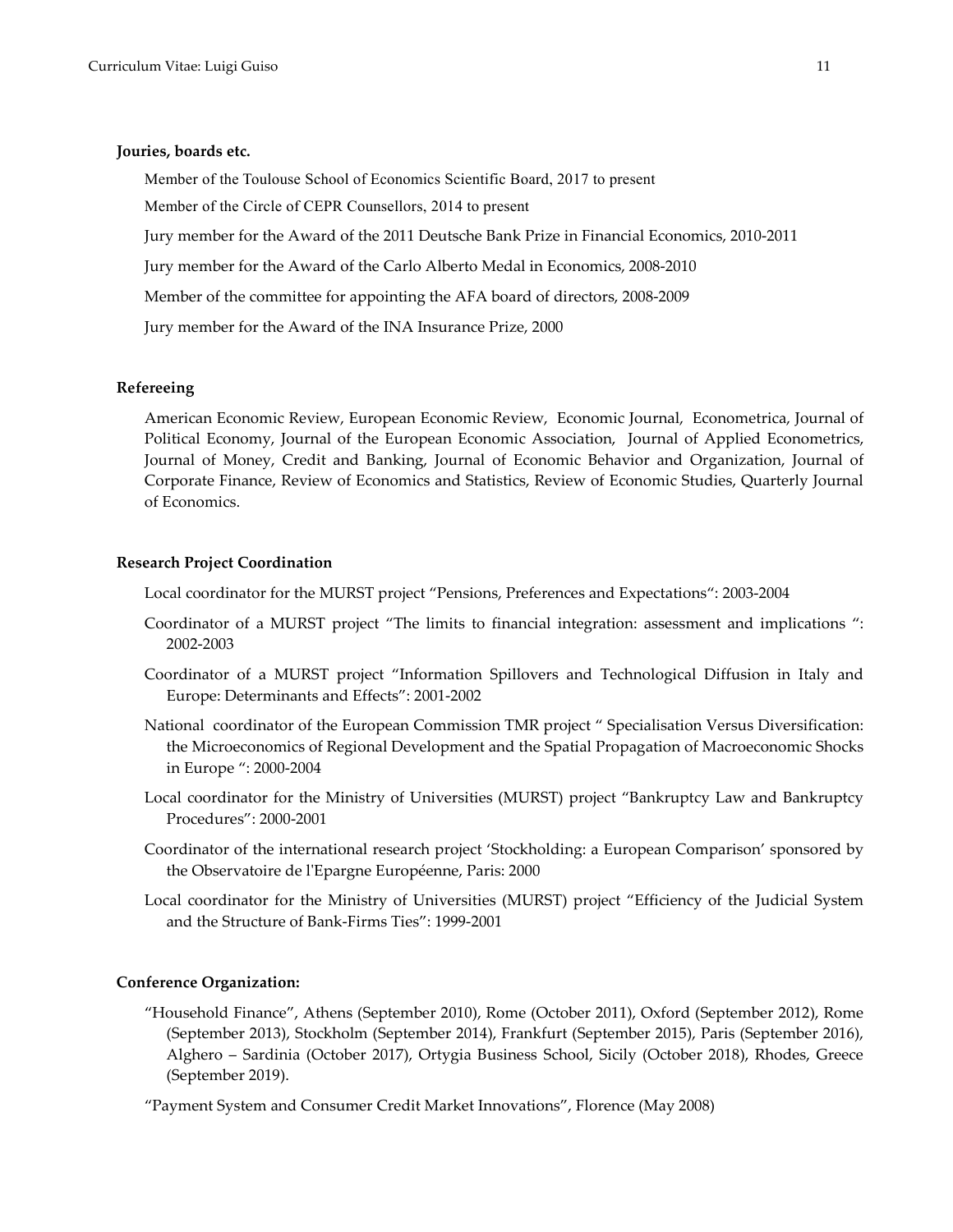"Understanding productivity differences across sectors, firms and countries" (June 2004)

"Information, Financial Markets and the Business Cycle" (September 2000)

"27th Seminar of the European Group of Risk and Insurance Economists" (September 2000)

"Household Portfolios" (December 1999)

"Risk, Insurance Contracts and Savings" (June 1997)

"Information and Learning, Financial Intermediaries and the Macroeoconomy" ( September 1997)

"Dynamic Models of Household Optimizing Behaviour" (June 1996)

#### **Professional board experience**

Board member of BPS-Riscossioni: 2002-2006

Appointed President of Banco di Sardegna, 2007: Declined

Board member of Banca di Sassari: 1998 to 2011

## **Media experience**

Founding member of [www.lavoce.info:](http://www.lavoce.info/) up to present

"Collaboratore" Il Sole24Ore: 2007 up to present

Columnist for Eurointelligence

#### **Keynote and invited speeches**

Spanish Economic Association Meetings, 2018: "Returns heterogeneity and wealth inequality"

European Economic Association 2017 meetings, opening session: "Demand and Supply of Populism"

Norges Bank Workshop on Housing and Household Finance, 2017, "Distorted advice in the mortgage market"

Second ECB Annual Research Conference, 2017, Frankfurt, "Heterogeneity in Returns to Wealth"

ECB Conference on Household Finance, 2017, Paris "The Supply Side of Household Finance"

Workshop on Innovation and Entrepreneurship, ISIET Tbilisi, "Entrepreneurship, returns heterogeneity and the wealth inequality debate", 2017

Third IMF Statistical Forum: Official Statistics to Support Evidence-based Economic Policymaking", 2017

Deutsche Bundesbank, Frankfurt, 2015, "Using household micro data to understand household decisions"

Conference on Social Economics, 2014, Cesifo Munich "The microeconomics of trust"

Workshop on "Rules, Trust and Economic Behavior", Vienna 2013, "Trust and culture"

Axa Annual Corporate meeting, 2012 Berlin, "A changing world intermediary/investor relationship"

SAVE-PHF Conference "Demographic trends, saving and retirement security: understanding behavioral responses", 2012 Munich, "Time varying risk aversion"

European Economic Association, Malaga 2012, invited speaker "Time varying risk aversion"